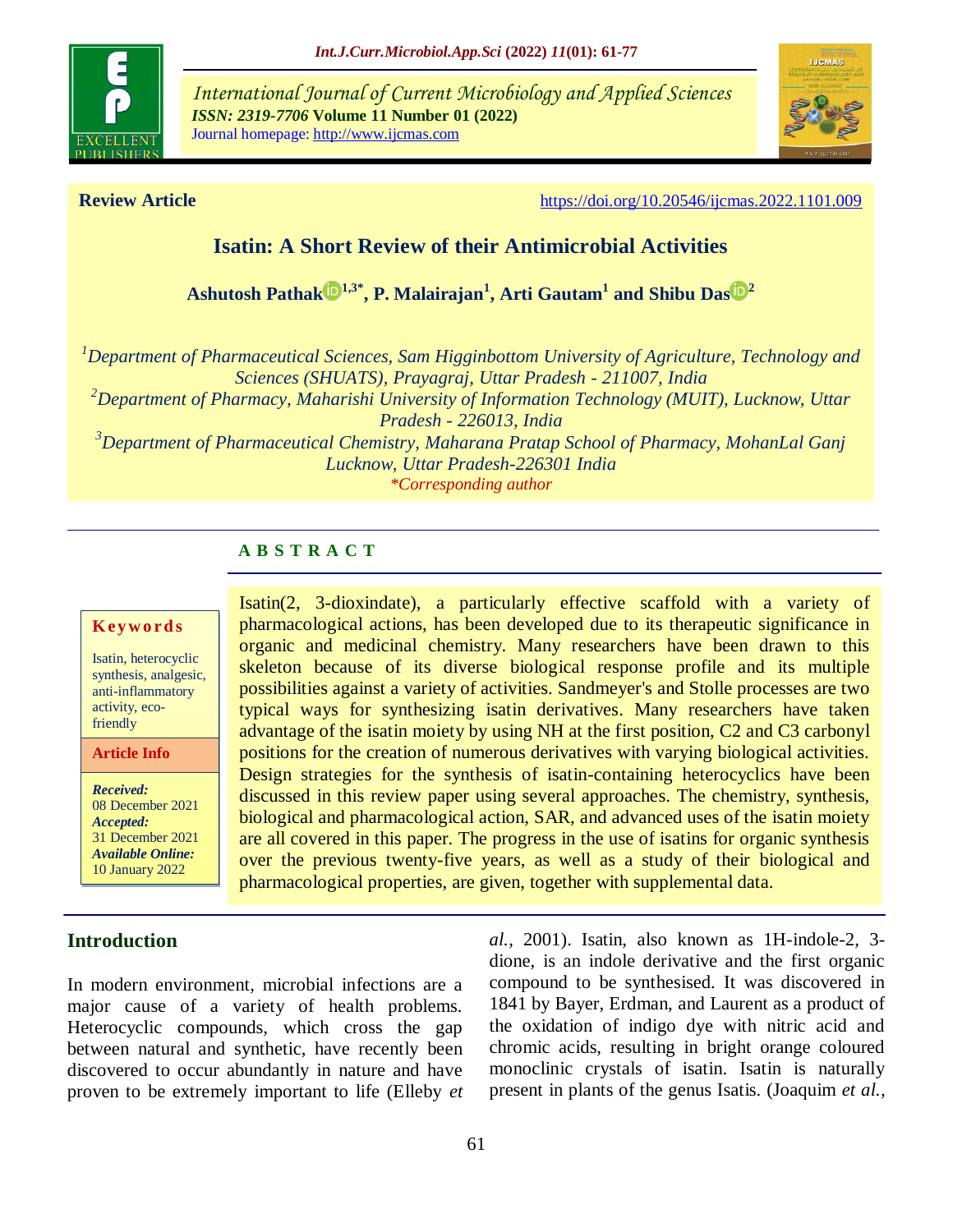2001) Sumpter published the first overview of this compound's chemistry in 1954, followed by Popp in 1975 and a third review on the use of isatin as a precursor for the synthesis of other heterocyclic compounds in 1975. Isatin can be found in nature in plants of the genus Isatis, such as the melosatin alkaloids (methoxy phenylpentylisatins) obtained from the Caribbean tumorigenic plant Melochiatomentosa (Rastogi *et al.,* 2011; Prasad, 2012), in Calanthe discolour LINDL (Varvounis *et al.,* 2004) and in Couroupitaguianensis AubL (Silva *et al.,* 2011), as well as in the secretion of the parotid gland (Yoshikawa *et al.,* 1998; Ischia *et al.,* 1988) 6-(3'-methylbuten-2'-yl) isatin was recovered from Streptomyces albus, and 5-(3'-methylbuten-2' yl) isatin was isolated from *Chaetomium globosum*.

Isatin is also a component of coal tar and is used as a colour reagent for the amino acid proline, resulting in a blue derivative (Elliott and Gardner, 1976; 2012). Isatin can be found in mammalian tissues and the rat brain (mostly in the hippocampus and cerebellum), where it acts as a biochemical modulator (Hou *et al.,* 2008). In vitro research have shown that isatin and its derivatives are extremely effective against genotoxic and mutagenic disorders, although the genotoxic and mutagenic potential of isatin has not been thoroughly proven or documented in vivo. Isatin was first identified as a selective inhibitor of monoamine oxidase (MAO) and was given the name "Tribulin" (Gang *et al.,* 2011). Isatin is made up of a six-membered benzene ring and a nitrogen-containing five-membered ring. Although both rings are in the same plane, one is aromatic while the other is anti-aromatic.

## **Synthesis of Isatin derivatives**

#### **Sandmeyer isatin synthesis**

The Sandmeyer method for isatin synthesis is the most ancient and widely used method for isatin synthesis. It's made by cyclizing aniline's condensation product with chloral hydrate and hydroxylamine hydrochloride in aqueous sodium sulphate to produce an isonitrosoacetanilide, which is then isolated and treated with concentrated sulphuric acid to give isatin in  $>75$  percent of the time. Anilines having electron-withdrawing substituents, such as 2-fluoroaniline, and some heterocyclic amines, such as 2-aminophenoxathine, are good candidates for the procedure (Johansson *et al.,* 2013; Anne *et al.,* 2009).

## **The Stolle isatin synthesis**

The Stolle approach is the most prominent alternative to Sandmeyer's procedure. Anilines are reacted with oxalyl chloride to produce an intermediate chlorooxalylanilide, which can be cyclized in the presence of a Lewis acid, typically aluminium chloride or BF3. Et2O has been used to make the equivalent isatin, but TiCl4 has also been employed (Loloiu and Maior, 1997).

## **The Martinet isatin synthesis**

Isatin is made by reacting an amino aromatic molecule with an oxomalonate ester or its hydrate in the presence of an acid to produce a 3-(3-hydroxy-2 oxindole) carboxylic acid derivative, which can then be further oxidatively decarboxylated to produce isatin (Gassman *et al.,* 1977).

## **The Gassmanisatin synthesis**

The synthesis and subsequent oxidation of an intermediate 3- methylthio-2- oxindole leads to the creation of substituted isatin (40-81 percent yield) (David *et al.,* 2007).

## **Metalation of anilideisatin synthesis**

The ortho-metalation (DoM) of N-pivaloyl- and N- (t-butoxycarbonyl)-anilines is a new method for synthesising isatin. After deprotection and cyclization of the intermediate a-ketoesters, thedianions are treated with diethyl oxalate, and isatins are produced. For the synthesis of 4 substituted isatins from meta-substituted anilines, this approach has the advantage of being regioselective (Nataša *et al.,* 2013).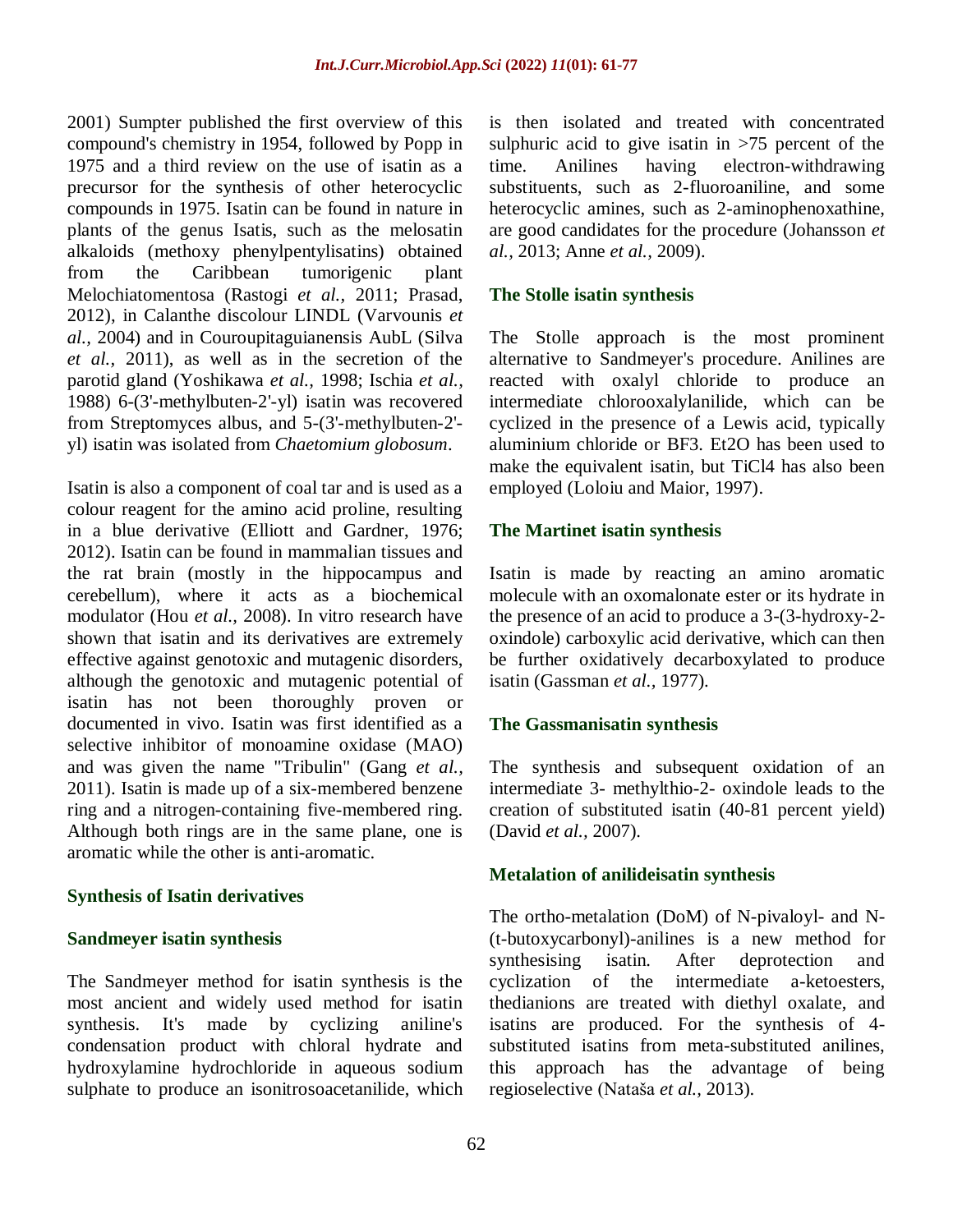#### **Chemistry of Isatin derivatives**

The pyrrole ring is fused with the benzene ring in the isatin ring system. The pyrrole ring is a fivemembered ring with one nitrogen in its ring structure. (Prasad, 2012) It was the first chemical to display the tautomerism phenomena. It is a lactamlactim tautomerism system in which the two forms are:

The production of N- and O alkyl Isatins proves the existence of the aforementioned tautomeric system in isatin. The former is made by reacting methyl iodide with the sodium salt of isatin, whereas the latter is made by reacting methyl iodide with the silver salt of isatin (Pal *et al.,* 2011; Aggarwal, 2009).

#### **Synthetic methodologies of Isatin (1H-indole-2,3 dione)**

For the conversion of Isatins to other heterocyclic methods, numerous synthetic techniques have been outlined. One of the following strategies can be used to generalise this method.

Indoles and derivatives are formed by total or partial reduction of the heterocyclic ring. Heterocyclic ring oxidation, such as the conversion of isatin to isatoic anhydride, followed by conversion to various heterocyclic systems, as shown in Figure 1. Nucleophillic addition at position C-3, followed by a cyclization process (figure 2), with or without N1- C2 bond cleavage, or spiroannelation at position C-3, as shown in figure 2. A nucleophillic substitution at position C-2 causes the heterocyclic ring to open. As shown in Figures 3 and 4, this process can be followed by intramolecular or intermolecular exotrig cyclization.

## **Antimicrobial**

Trivedi *et al.,* (2021) The production of a ferroceneappended isatin 2,4-thiazolidinedione molecular hybrid connected by a triazole moiety has been reported. Against a number of gram-positive and

gram-negative pathogens, all of the novel compounds showed considerable and improved antimicrobial efficacy [\(Trivedi](https://www.sciencedirect.com/science/article/abs/pii/S0022328X21000371#!) *et al.,* 2021).

Wang *et al.,* in 2020 The inclusion of the natural substance moenomycin A, which inhibits the peptidoglycan transferase (PGT) enzyme, resulted in a variety of novel antimicrobial drugs. The most effective molecule was (V), which had MIC values of 6 g/mL for MSSA, MRSA, B. subtilis, and 12 g/mL for E. coli protein (PBP-1b). The hydrophilic part of the chemical interacts with the enzyme's active site, whereas the hydrophobic part interacts with the enzyme's transmembrane region in the cell wall (Wang *et al.,* 2020).

Mangasuli *et al.,* (2020) Synthesized named compounds including Isatin-dithiocarbamate hybrids have emerged as a viable antimicrobial agent contender. He discovered that the majority of Compound had potent antibacterial action against *A. flavus, T. harzianum, P. chrysogenum*, and *Candida albicans* bacterial strains. In comparison to the commonly used Fluconazole, the chemical (3e) has showed excellent antifungal activity. These chemicals were created using both conventional and microwave irradiation methods. In addition to additional benefits such as gentle reaction conditions, high yields of products in a shorter reaction time, and a quick workup procedure, the microwave approach is cost-effective (Mangasuli *et al.,* 2020).

Bakht *et al.,* (2020) Graphene oxide (GO) catalyst in deep eutectic solvent (DES) as a green media was used to synthesise isatin-thiazolidine hybrids. Antibacterial and cytotoxic properties of all produced compounds were tested in vitro.

Compounds with higher antibacterial activity against Gram-positive bacteria than Gram-negative bacteria, he discovered. He also observed that chemicals with electron-withdrawing groups like bromo, fluoro, and nitro had stronger bacterial suppression than those with electron-donating substituents like methyl and hydroxyl groups. (Bakht *et al.,* 2020)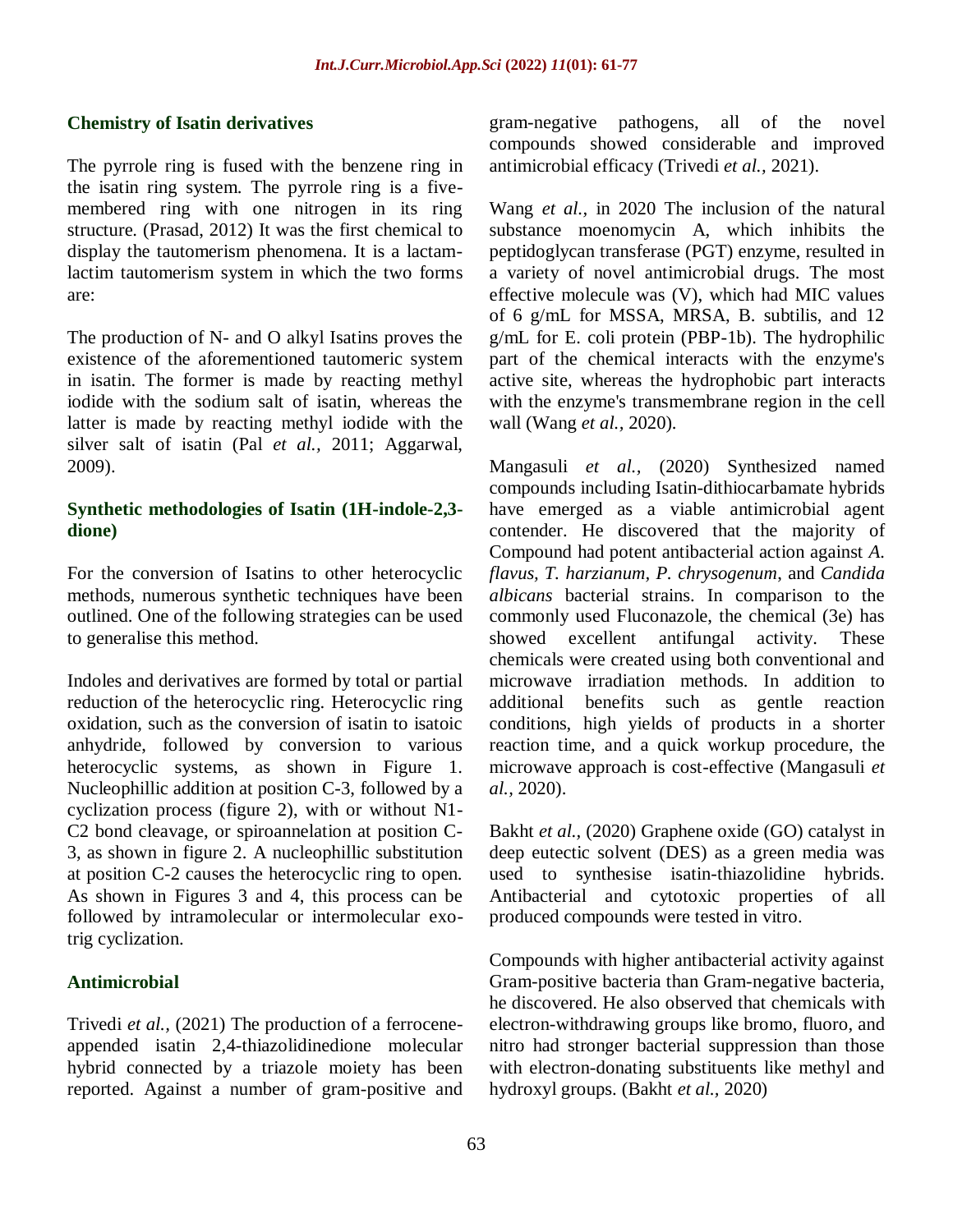Pashirova *et al.*, (2019) described the synthesis of Isatin-3-acylhydrazones with variable hydrophobicity quaternary ammonium moiety. The hydrophilic-lipophilic balance of -amphiphiles, as well as solvent polarity, influenced biological activity. Low hazardous ammonium salts showed selective antibacterial action against Gram-positive bacteria (*S. aureus* 209p and *B. cereus* 8035) and the fungus *Candida albicans* 855–653.

Antimicrobial agents and drug solubilization may be indicated for newly produced 1-dodecylisatin derivatives having a quaternary ammonium component, particularly for medications capable of stacking interactions (Pashirova *et al.,* 2019).

Gao *et al.,* (2019) Novel moxifloxacin-amide-1,2,3 triazole-isatin hybrids have been synthesised. In vitro antibacterial activity against Gram-positive and Gram-negative bacteria, as well as drug-resistant diseases, was assessed for all produced compounds.

With MIC values ranging from 0.03 to 128 g/mL, all

hybrids exhibited significant activity against the pathogens studied. The structure-activity and structure-cytotoxicity relationships were also investigated, and it was discovered that (Gao *et al.,*  2019).

Substituents in the R1 position had a significant impact on activity.

Electron-donating methyl performed better than electron-receiving fluoro.

The antibacterial activity was similarly influenced by substituents on the phenyl ring.

Substituted analogues at the C-5 position were more powerful than analogues at the C-7 position.

The addition of methyloxime (R2) to the C-3 position of the isatin moiety could improve activity to some extent, however ethyloxime was found to be deleterious to activity in general.





**Fig.2** (a)4-Thiazolidinone 3D Model, (b) 4-Thiazolidinone's structure

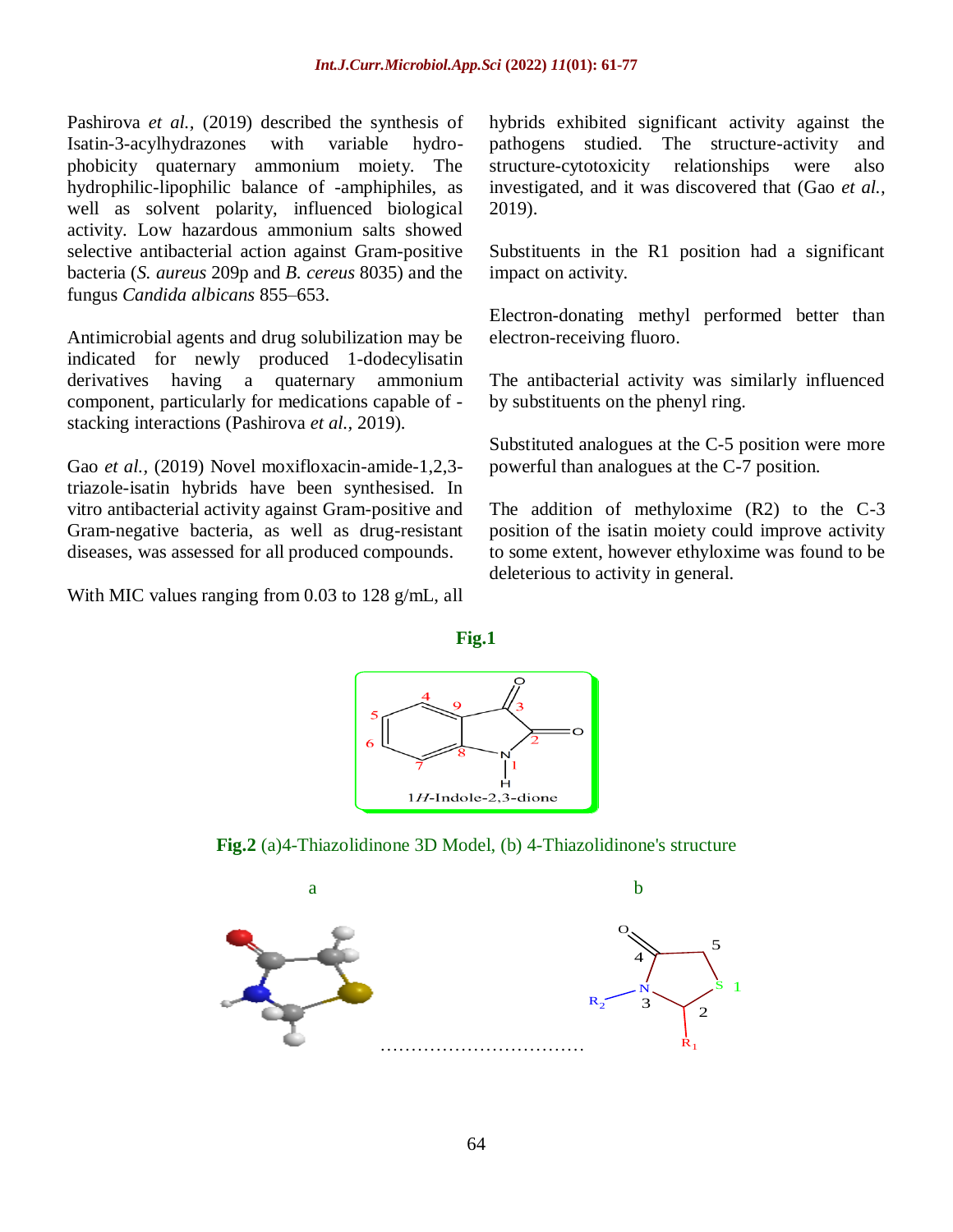

**Fig.3** Isatin moiety structure, marketable medicines, and dyes.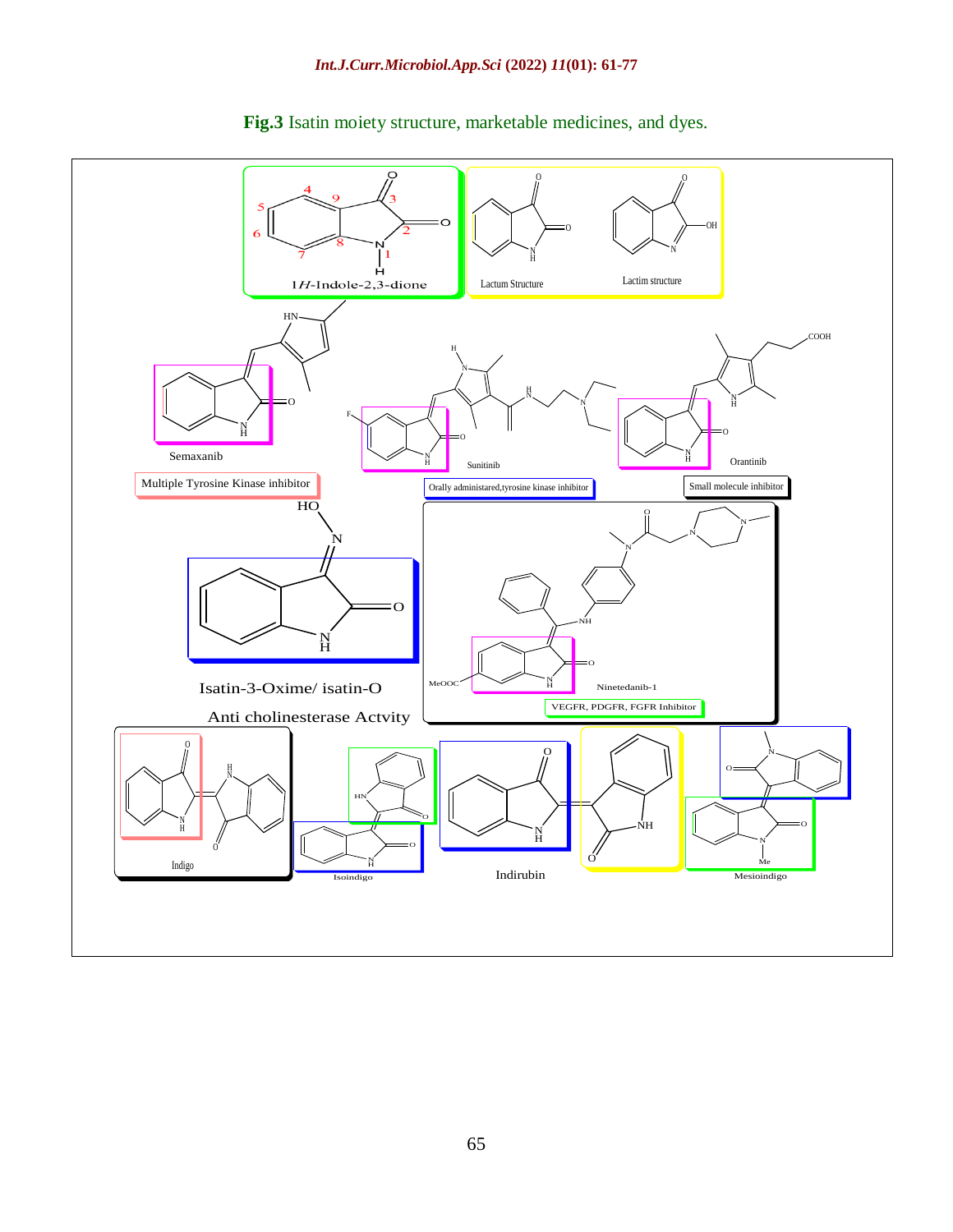#### **Fig.4** Sandmeyer isatin synthesis



#### **Fig.5** Common Routes to Synthesis of Substituted Isatin Derivatives



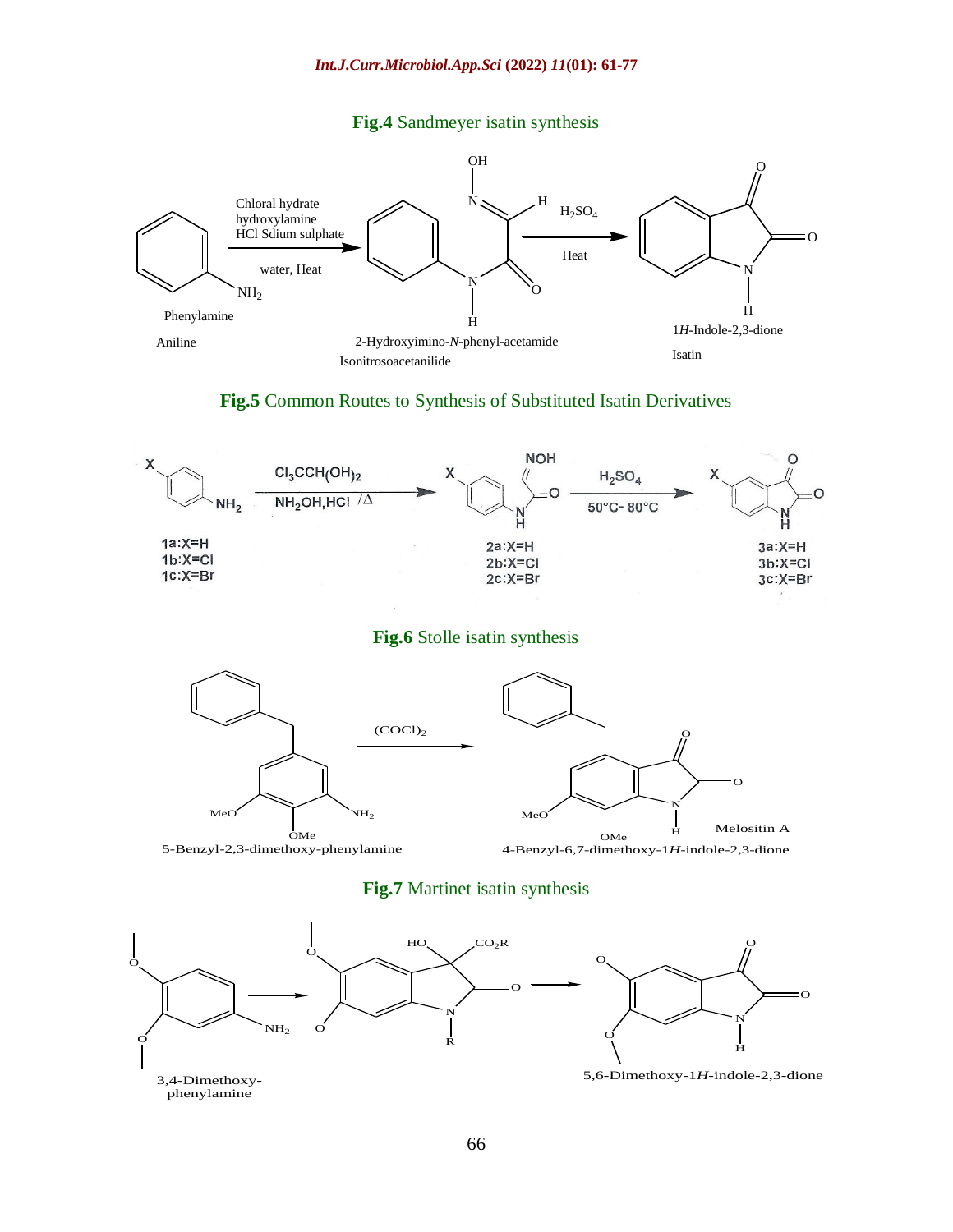## **Fig.8** Gassmanisatin synthesis



**Fig.9** Metalation of anilideisatin synthesis



**Fig.10** Lactam-lactim tautomerism



Lactam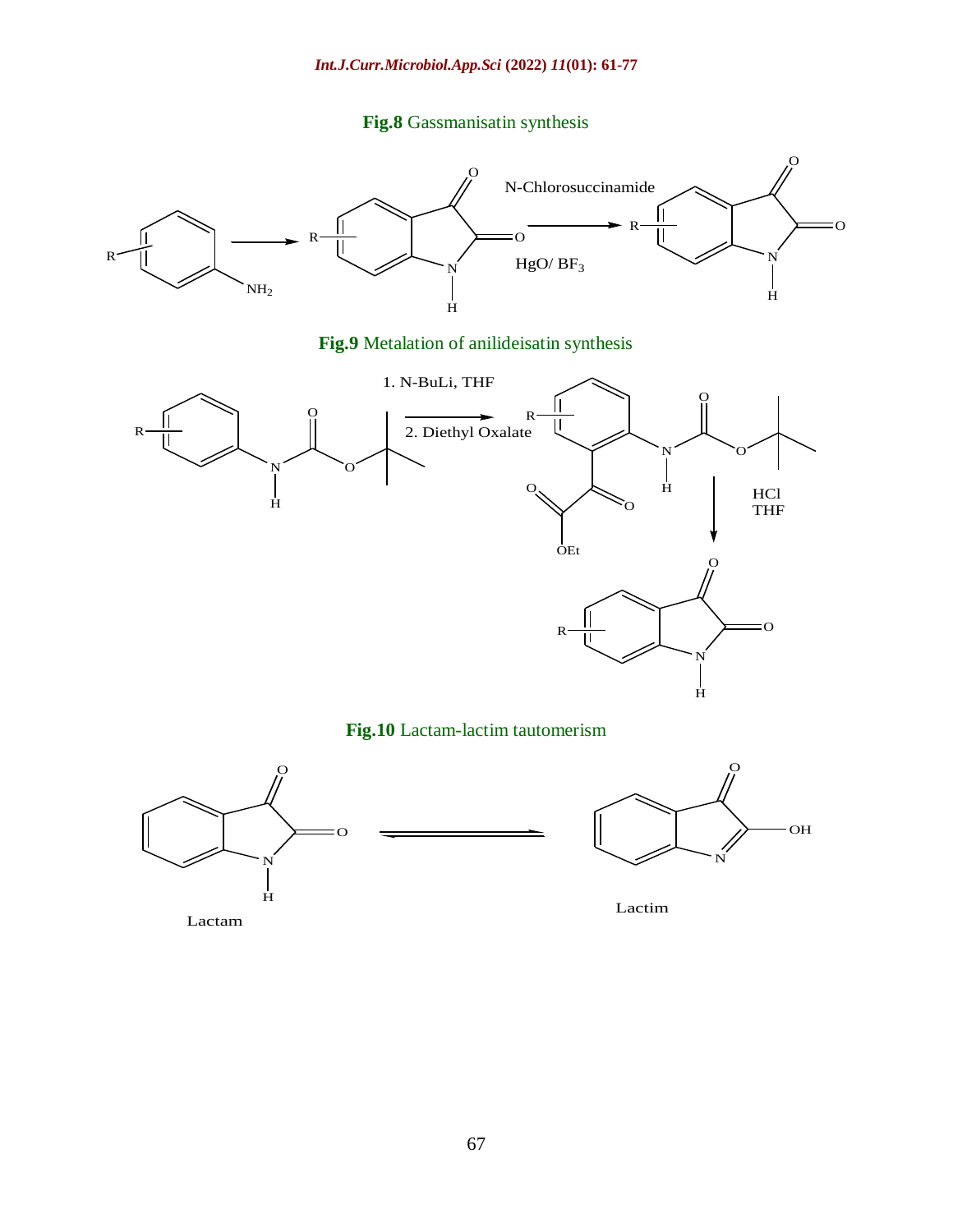# **Fig.11** Tautomeric system in Isatin

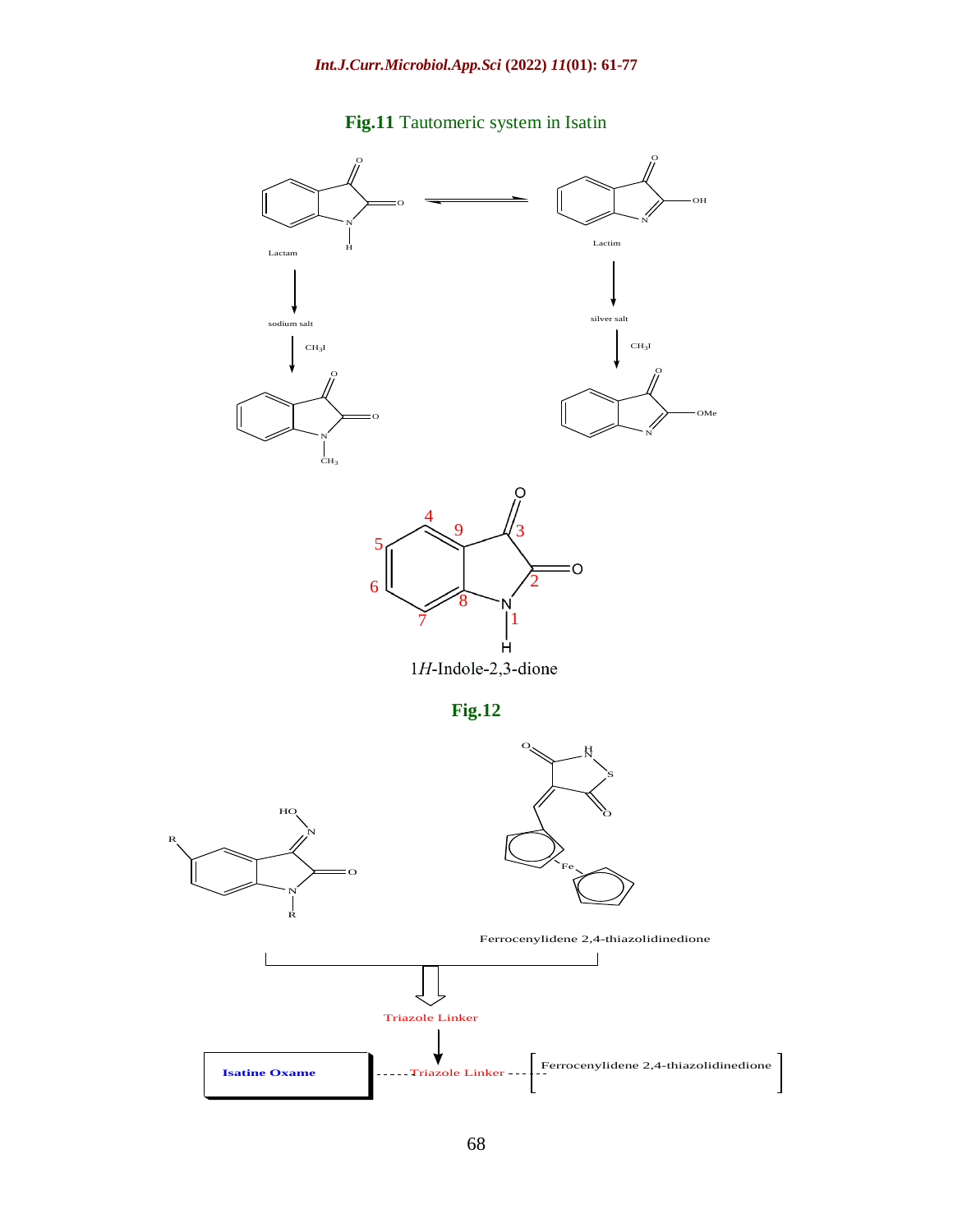

**Fig.13**



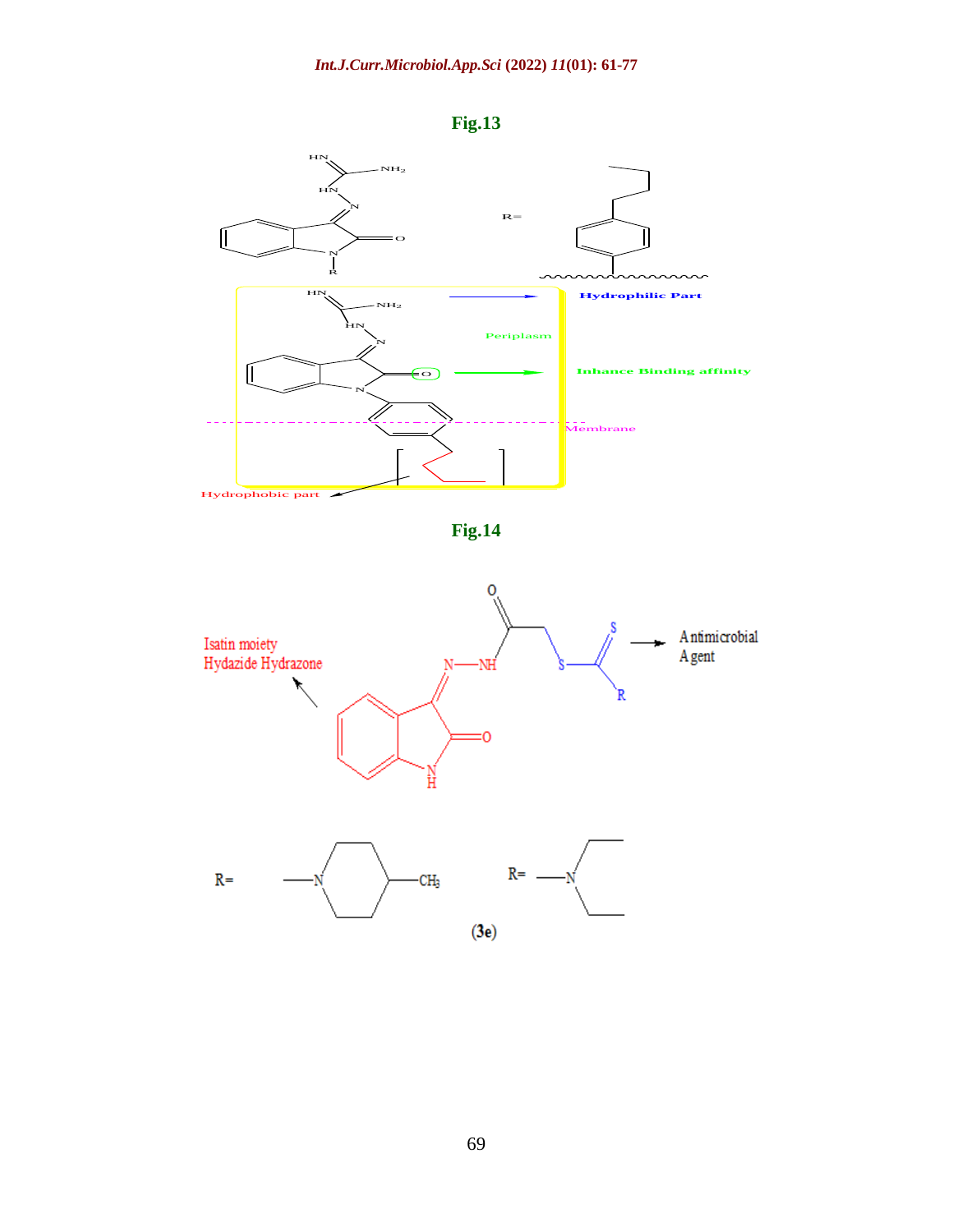

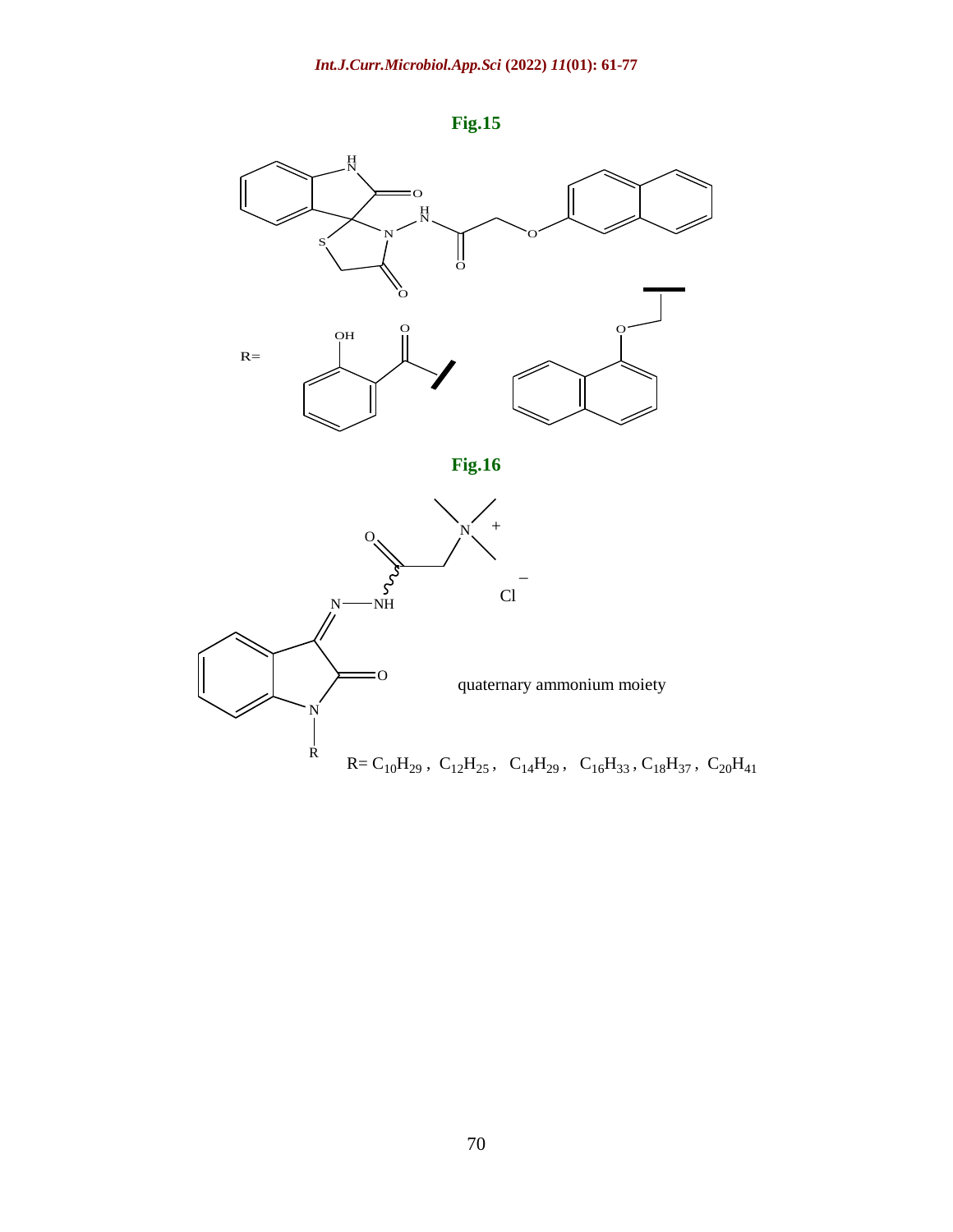



R1= H, 5-F, 5-Me,7-F R2= O, NOMe, NOEt



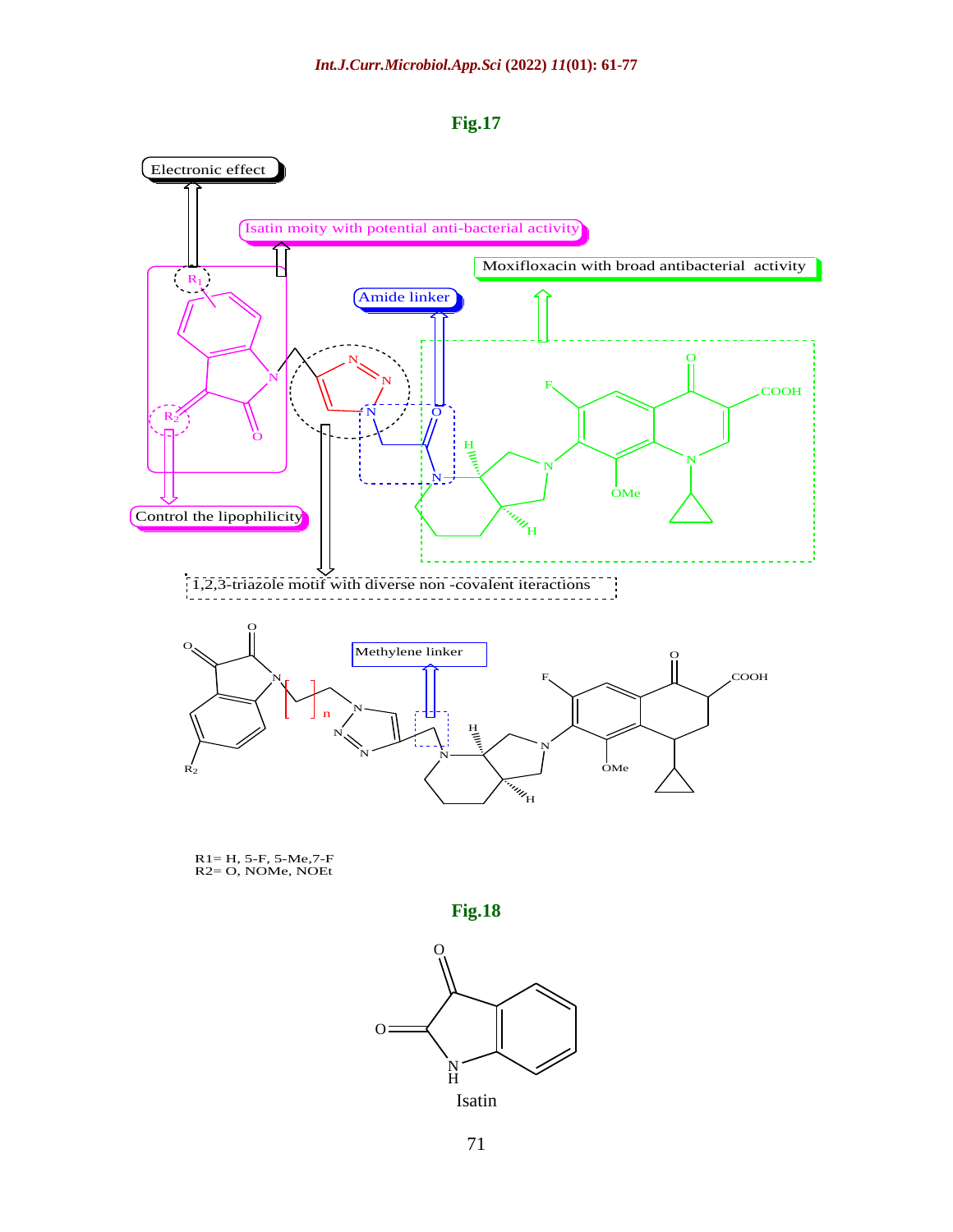

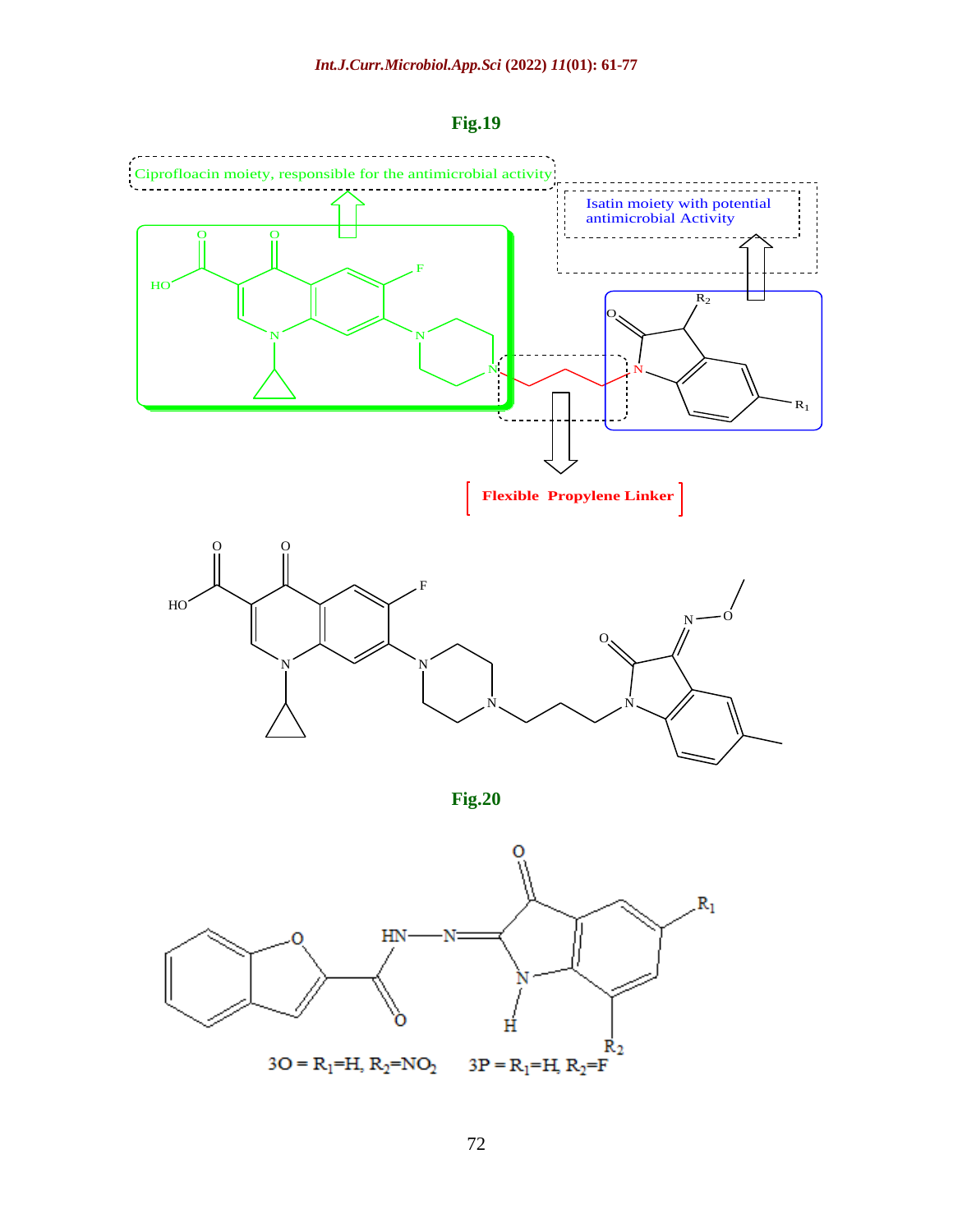



M= Ni (II) & Cu (II)





**Fig.23**

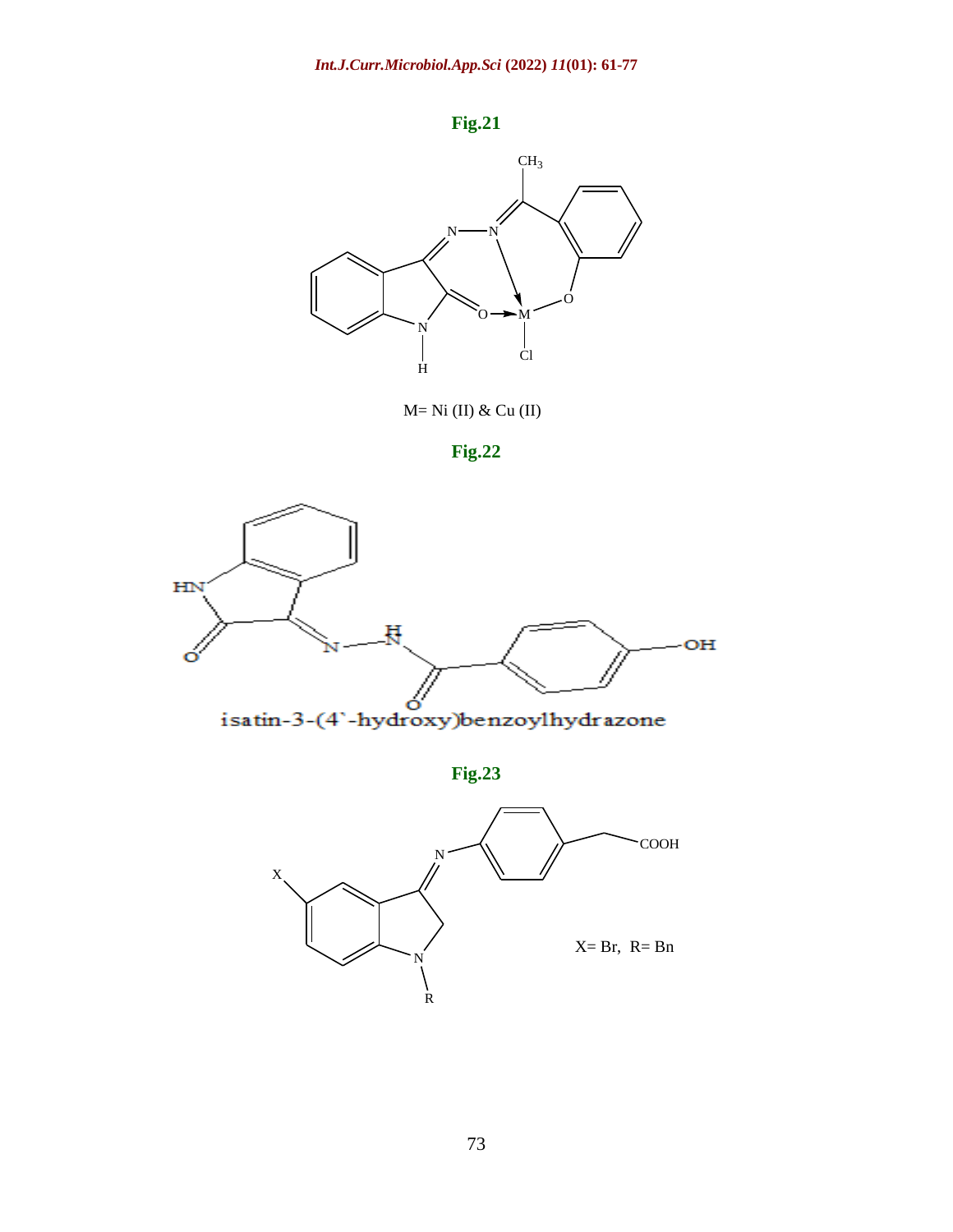



Ganim *et al.*, (2018) described the synthesis of isatin and thiosemicarbazone derivatives, which were then tested for DNA binding, including DNA protection studies using plasmid DNA (pUC19) and DNA interaction experiments with calf thymus DNA (CT-DNA). They also used an in vitro experiment to test drugs' antibacterial properties against a variety of harmful bacterial species. DNA protection activity ranged from 23.5 to 59.5 percent in all isatin and thiosemicarbazone derivative compounds. The DNA-protective activity of I3-(N-2-MP)-TSC was the highest among them. With low concentrations, derivatives of isatin thiosemicarbazone showed substantial and specific antibacterial action. These chemicals were mostly efficient against Grampositive bacteria, but not against *P. vulgaris* or *E. coli*. These chemicals had the greatest impact on the Gram-positive methicillin-resistant *S. aureus* ATCC 43300 (MRSA) strain. The methyphenyl group at isatin was discovered to be critical for its antibacterial action against MRSA (Ganim *et al.,* 2018).

Wang *et al.,* (2018) A unique synthesis of twelve propylene-tethered ciprofloxacin-isatin hybrids was reported, and all hybrids were tested in vitro for

antibacterial activity against Gram-positive, Gramnegative, and mycobacterial infections. He discovered that all mono-isatin-ciprofloxacin hybrids had outstanding antibacterial activity against majority of the pathogens tested, with MICs ranging from 0.03 to 0.5 mg/mL. Ciprofloxacin-isatin hybrid (3d) was very effective against all Gram-positive and Gram-negative microorganisms tested, including clinically significant drug-resistant infections, and was comparable to or more effective than the parent ciprofloxacin and the reference levofloxacin (Wang *et al.,* 2018).

Ugale *et al.,* (2017) N-(5 or 7 substituted-2 oxoindolin-3-ylidene) benzofuran-2 carbohydrazides were discovered. All of the produced compounds were tested for antimicrobial activity, and he discovered that 3o was effective against *Escherichia coli* and *Pseudomonas vulgaris*, while 3p was effective against *Bacillus subtilis, E. coli* and *Pseudomonas vulgaris*. Antifungal activity of 3o and 3p against *Aspergillus niger* was also observed (Ugale *et al.,* 2017).

Swathy *et al.,* (2016) studied the synthesis of isatin complexes with manganese(II), cobalt(II), nickel(II),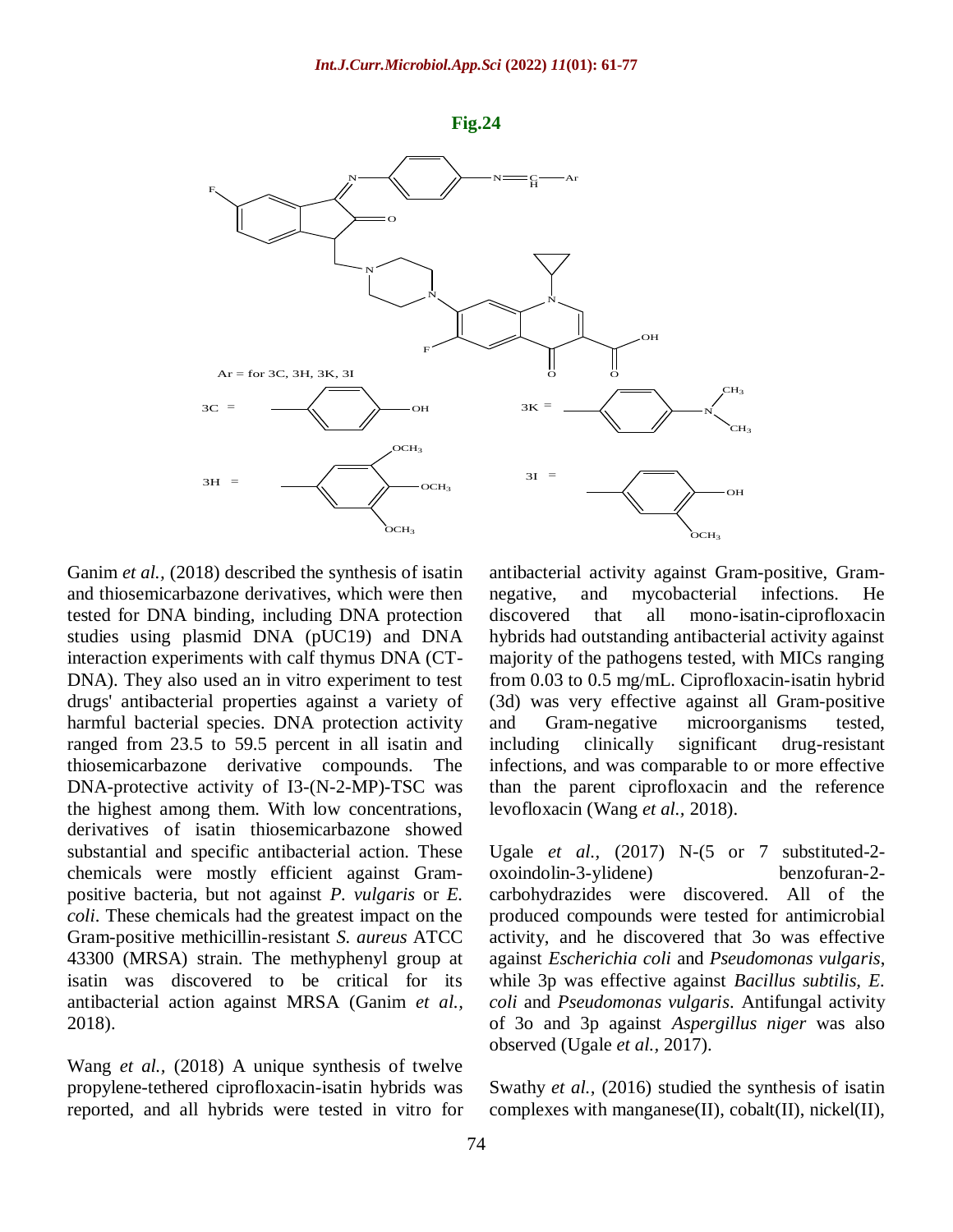copper(II), and zinc has been described (II). In comparison to *S. typhi* and *S. aureus*, all of the complexes have increased activity against E. coli.  $(CuLCl) > (NilCl) > (MnL2) > (ZnLCl) > (CoL2) >$ L. Antibacterial activity order  $(CuLCI) > (NiLCI) >$  $(MnL2)$  >  $(ZnLCI)$  >  $(CoL2)$  > L. When a chemical is coordinated with metal, its antifungal activity is increased by several times.  $Cu(II) > Ni(II) > Co(II)$  $> Mn(II) > Zn(II) > L$ . The activity of these complexes and ligands is in this order:  $Cu(II) >$  $Ni(II) > Co(II) > Mn(II) > Zn(II) > L$ . The copper complex is more active against *R. stolonifer* than the ligand, according to the comparison of activities. (Swathy *et al.,* 2016). The synthesis of isatin-3-(4 hydroxy) benzoylhydrazone was described by. He discovered that the C-3 position in isatin is particularly vulnerable to nucleophilic assault, whereas C-2 only reacts with nucleophiles under precise conditions due to the amido group's negative inductive impact. Antimicrobial activity was tested against *Staphylococcus aureus, Serratia marcescens, Pseudomonas aeruginosa, Klebsiella pneumoniae, Enterococcus faecalis* and *Candida albicans* in all produced compounds (Sandra *et al.,* 2015; El-Faham *et al.,* 2015).

Faham *et al.,* (2015) Microwave irradiation was used to synthesise three isatin derivatives (3 hydrazino, 3-thiosemicarbazino, and 3-imino carboxylic acid). He tested all of the produced chemicals for antibacterial activity and discovered that the N-alkyl isatin derivatives were physiologically active. He also discovered that iminoisatin carboxylic acid derivatives (2-(4-(1 benzyl-5-bromo-2-oxoindolin-3-ylideneamino)

phenyl) acetic acid, 5d) were effective against all Gram-positive bacterial and fungal pathogens tested (Faham *et al.,* 2015).

Prakash *et al.,* (2013) by substituting various aromatic aldehydes at the 3rd position and connecting Ciprofloxacin at the N1 position with formalin, a series of novel Schiff and mannich bases of isatin derivative (I) were produced. Except for *B. cereus* ATCC 11778, compounds 3c, 3k, 3h, and 3i showed excellent antibacterial capabilities against

all microorganisms. *In vitro* antimicrobial activity against seven bacteria (four gramme positive and three gramme negative) and two fungal strains The antibacterial capabilities of electron donating group substituted derivatives were shown to be superior to those of electron withdrawing compounds (Prakash *et al.,* 2013).

#### **References**

- Aggarwal, O. P. Org Chemistry Reactions and Reagents. 46th ed., Meerut: Krishna Prakashan Media (P) Ltd, 2009; 658-60.
- Anne, B., Helene, L., Hervee, R., Olivier, L., Yoan, F., Remy, L. G., Christiane, G. G., Laurent, M., Thierry, B. and Valerie, T. Synthesis and kinase inhibitory activity of novel substituted indigoids, Bioo. Med. Chem. 2009; 17: 6257–6263.
- Bakht, M. A. (2020). *Eco-friendly synthesis of isatin-thiazolidine hybrid using graphene oxide catalyst in deep eutectic solvent and further evaluated for antibacterial, anticancer and cytotoxic agents. Sustainable Chemistry and Pharmacy, 16, 100252.* doi:10.1016/j.scp.2020.100252
- David, S. P., Johannes, E. M., Klein, N., Alexis, P. and Richard, J. K. (2007). Preparation of 3- Alkyl-Oxindoles by Copper (II)-Mediated C–H, Ar–H Coupling Followed by Decarboxyalkylation. Synlett: 247-250.
- El-Faham, A., Hozzein, W. N., Wadaan, M. A. M., Khattab, S. N., Ghabbour, H. A., Fun, H.-K., and Siddiqui, M. R. (2015). *Microwave Synthesis, Characterization, and Antimicrobial Activity of Some Novel Isatin Derivatives. Journal of Chemistry, 2015, 1– 8.* doi:10.1155/2015/716987
- Elleby, B., Chirica, L. C. C.; Tu, Z. M. and Lindskog, S.; Characterisation of carbonic anhydrase from neisseria gonorrhoeae. *Eur. J. Bio. chem.,* 2001, 268, 1613-9.
- Elliott, J. and Gardner, D. L. Proline determination with isatin, in the presence of amino acids. *Anal. Biochem.* 1976, *70*, 268–273.
- Gang, C., Wang, Y., Xiaojiang, H., Shuzhen, M. and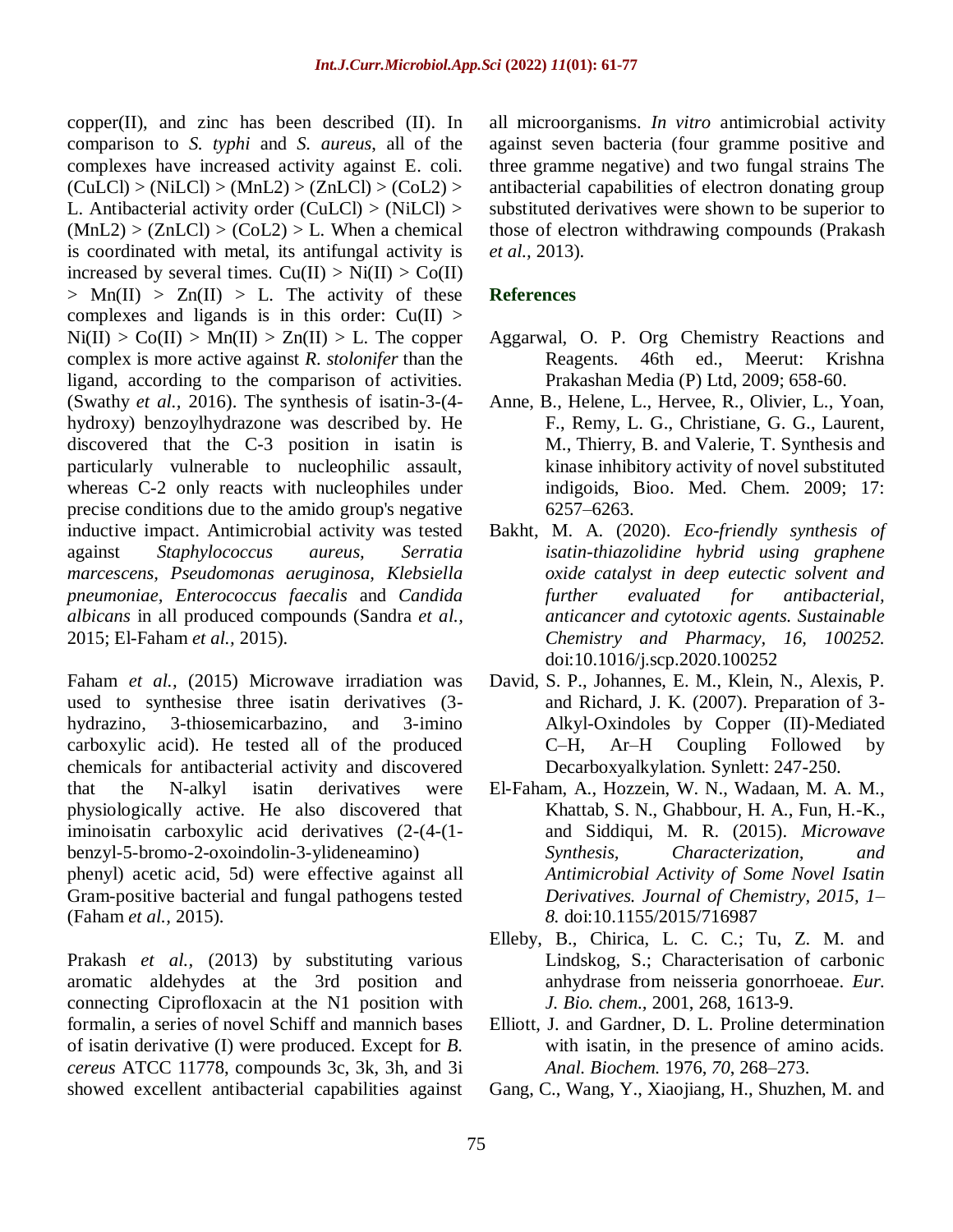Qianyun, S. Simple isatin derivatives as free radical scavengers: Synthesis, biological evaluation and structure-activity relationship. Chem Cent J. 2011; 5: 37-41.

- Ganim, M. A., Baloglu, M. C., Aygun, A., Altunoglu, Y. C., Sayiner, H. S., Kandemirli, F. and Sen, F. (2018). Analysis of DNA protection, interaction and antimicrobial activity of isatin derivatives. International Journal of Biological Macromolecules.
- Gao, F., Ye, L., Kong, F., Huang, G. and Xiao, J. (2019). *Design, synthesis and antibacterial activity evaluation of moxifloxacin-amide-1,2,3-triazole-isatin hybrids. Bioorganic Chemistry, 103162.* doi:10.1016/j.bioorg.2019.103162
- Gassman, P. G., Berkeley, W. C. and Tien-YauLuh (1977). A general method for the synthesis of isatins. J Org Chem 42: 1344-1348.
- Hou, L., Ju, C. X., Zhang, J. Y., Song, J. L., Ge, Y. L. and Yue, W. Antitumor effects of Isatin on human neuroblastoma cell line (SH-SY5Y) and the related mechanis. Eur J Pharmacol. 2008; 589: 27-31.
- Joaquim, F. M., Silva, Simon, J. G. and Angelo, C. P. The chemistry of isatin: a review. J Braz Chem Soc 2001; 12: 273-324.
- Johansson, H., Jørgensen, T. B., Gloriam, D. E., Bräuner Osborne, H. and Pedersen, D. S. 3- Substituted 2-phenylindoles: privileged structures for medicinal chemistry. RSC Advances. 2013; 3(3):945-960.
- Loloiu, G and Maior, O. ChemInform Abstract: Isatin Chemistry. Synthesis of N-Methyl-2, 3- dioxo-2, 3-dihydropyrrolo (2, 3-b) phenoxathiin. Rev RoumChim 1997; 42: 67.
- Mangasuli, S. N. (2020). *Synthesis of novel Isatin-Dithiocarbamate hybrids: An approach to Microwave and potent antimicrobial agents. Chemical Data Collections, 100515.* doi:10.1016/j.cdc.2020.100515
- Nataša, R., Frosa A. and Marina S. (2013) N"-((3Z)- 1-Acetyl-5-chloro-2-oxo-1, 2-dihydro-3Hindol-3 ylidene) thiocarbonohydrazide. Molbank M: 798.
- Pal, M., Sharma, K. N., Priyanka and Jha, K. K.

Synthetic and biological multiplicity of isatin: Ab Review. J Adv Sci Res 2011; 2(2): 35-44.

- Pashirova, T. N., Bogdanov, A. V., Zaripova, I. F., Burilova, E. A., Vandyukov, A. E., Sapunova, A. S. and Zakharova, L. Y. (2019). *Tunable amphiphilic π-systems based on isatin derivatives containing a quaternary ammonium moiety: The role of alkyl chain length in biological activity. Journal of Molecular Liquids, 111220.* doi:10.1016/j.molliq.2019.111220
- Prakash, C. R., and Raja, S. (2013). *Synthesis, characterization and in vitro antimicrobial activity of some novel 5-substituted Schiff and Mannich base of isatin derivatives. Journal of Saudi Chemical Society, 17(3), 337–344.* doi:10.1016/j.jscs.2011.10.022
- Rastogi, N., Harrison, D. A. and Agarwal, A. "Synthesis and antimicrobial activity of 1 aminomethyl-3-(4'-(4"-nitrobenzyloxy) benzohydrazono) isatins" *Ind. J. Chem.,*  2011, 50B, 330-333.
- Sandra S. Konstantinović1 Jelena Tomić1, JasminaSavić, Milica Zlatković1, Jasmina Jovanović Mirković, Gordana V. SredojevićDugalić, Advanced technologies 4(1) (2015) 49-53
- Swathy, S. S., SelwinJoseyphus, R., Nisha, V. P., Subhadrambika, N. and Mohanan, K. (2016). Synthesis, spectroscopic investigation and antimicrobial activities of some transition metal complexes of a ((2 hydroxyacetophenone)-3-isatin) bishydrazone. Arabian Journal of Chemistry, 9, S1847–S1857. doi:10.1016/j.arabjc.2012.05.004

[Trivedi,](https://www.sciencedirect.com/science/article/abs/pii/S0022328X21000371#!) Rajiv, Krishna, [Suman., Giribabu,](https://www.sciencedirect.com/science/article/abs/pii/S0022328X21000371#!)  Lingamallu, [Praveena and Ganji. \(2021\)](https://www.sciencedirect.com/science/article/abs/pii/S0022328X21000371#!)  [Bioactive isatin \(oxime\)-triazole](https://www.sciencedirect.com/science/article/abs/pii/S0022328X21000371#!)[thiazolidinedione ferrocene molecular](https://www.sciencedirect.com/science/article/abs/pii/S0022328X21000371#!)  [conjugates: Design, synthesis and](https://www.sciencedirect.com/science/article/abs/pii/S0022328X21000371#!)  [antimicrobial activities](https://www.sciencedirect.com/science/article/abs/pii/S0022328X21000371#!) *[Journal of](https://www.sciencedirect.com/science/article/abs/pii/S0022328X21000371#!)  [Organometallic Chemistry](https://www.sciencedirect.com/science/article/abs/pii/S0022328X21000371#!)* 937, 121716.

Ugale, V., Patel, H., Patel, B. and Bari, S. (2017). Benzofurano-isatins: Search for